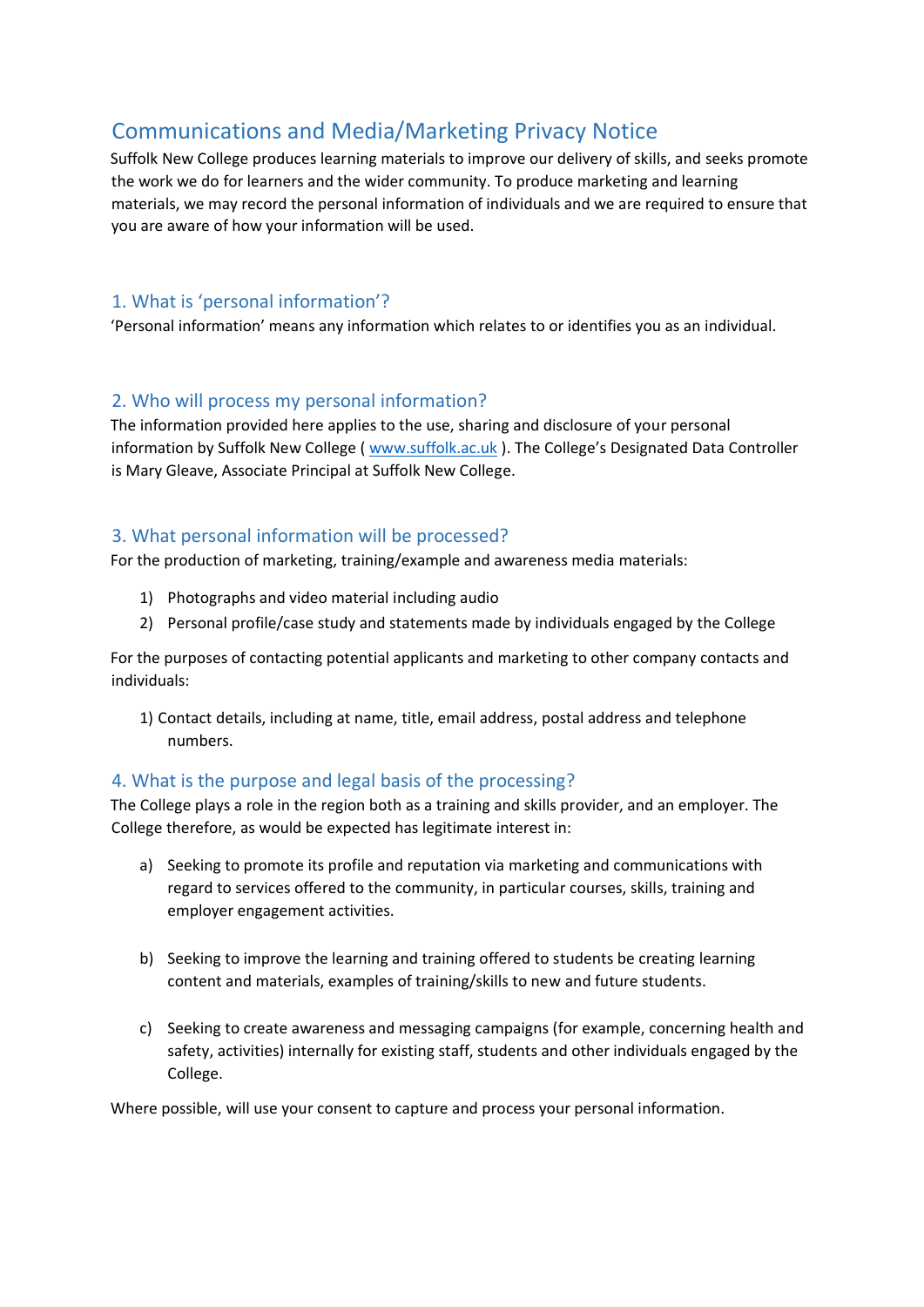For example, before emailing you directly, or before capturing you in an individual photo or case study.

This includes where the College has some means of quickly identifying all participants, for example, if a tutor wishes to record a workshop activity in a lesson, in order to produce training materials, specific consent of the students will be obtained.

There will be instances though where we cannot obtain individual consent (for example, if we take photos and video events open to the public). In these instances, the College will use its legitimate interest as the legal basis for collecting personal data and will provide notices in this regard.

We will take reasonable measures to comply with the rights of individuals who may not wish to be captured in photos or video.

#### 5. Who will my personal information be shared with?

It should be expected that published marketing materials will be publicly accessible and accessible via the internet.

Contact details used in communications with individuals and other companies/organisations represented by a contact person will be accessed only by those staff engaged in the process of communication, dealing with enquiries, statistics and reporting and management oversight.

Your personal information may be shared with authorised parties/services engaged by the College for example media/printers, or marketing email service providers.

#### 6. How can I access my personal information?

You have the right to access the personal information that is held about you by College.

You also have the right to ask us to correct any inaccurate personal information we hold about you, to delete personal information, or otherwise restrict our processing, or to object to processing or to receive an electronic copy of the personal information you provided to us.

Note these rights are not absolute and are subject to limitations and exemptions under the GDPR. Refer to the Information Commissioners Office for more information.

#### 7. How long is my information kept?

We will retain marketing materials and information for the duration of the published campaign which is normally one year, covering one cycle of enrolment, application and course delivery.

For apprenticeship and other programmes, we may retain the information for 4 years.

For communications with individuals, we will retain the information for as long as there is an enquiry open, followed by 2 months before the information is anonymised. We use anonymised information for statistical purposes to help us understand the popularity of courses, and to plan/forecast future demand for courses.